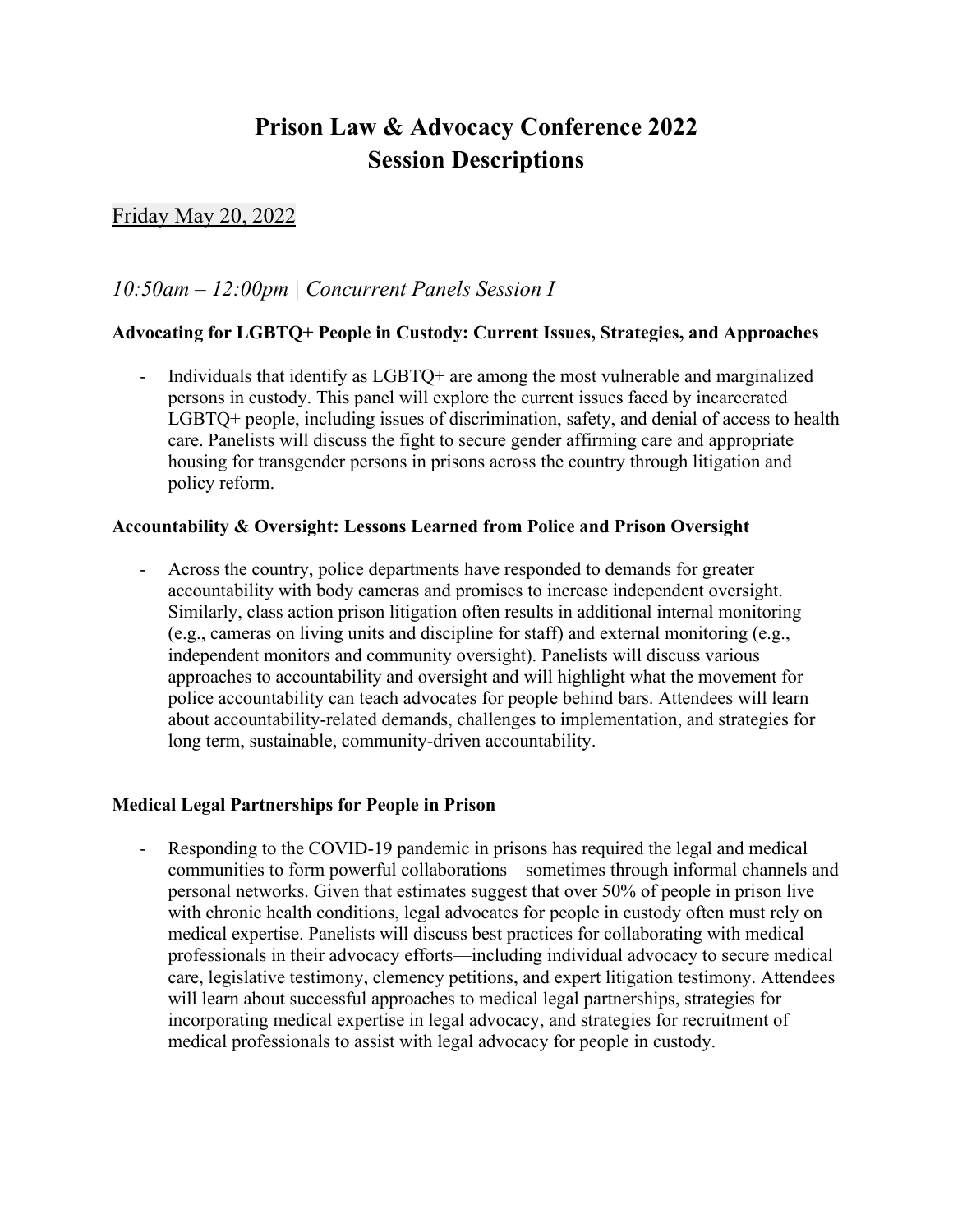#### **Prison Litigation with an Abolitionist Ethic**

According to Ruby C. Tapia "reforming the prison entails changing its existing practices to make the system a better one. Abolishing the prison entails dismantling it wholesale. Reformers object to how the prison is administered. Abolitionists object to the prison's very existence." Does prison litigation expand the carceral system? Or is it a tool for liberation? The answer is likely "it depends." During this panel, abolitionist lawyers and organizers will discuss how to square the harm reduction functions of prison litigation with an abolitionist ethic. Attendees will learn strategies for using an abolitionist framework in legal pleadings and for collaborating with grassroots organizers, and will learn how to use the law to improve conditions for people living behind bars while working towards the long-term goal of abolition.

# *1:00pm – 2:30pm | Plenary Session*

# **Race, Identity, Privilege, and Power**

Panelists will discuss strategies for ensuring that our work as litigators and advocates helps to build the power and agency of those we represent. Panelists will also discuss how to acknowledge and mitigate the power differentials between attorneys and their clients. Attendees will learn strategies for addressing issues of race, disability, and gender identity in our litigation/advocacy, and reflect on how advocates' personal identities and privileges affect their work with and for people in custody.

# *2:50pm – 4:00pm | Concurrent Panels Session II*

#### **Sexual Violence in Custody: PREA, Litigation, and Trauma-Informed Advocacy**

- **Session Description:** This panel will address how to represent and litigate cases involving sexual assault against incarcerated people. Attendees will learn how to investigate these claims pre-filing; how to coordinate with the USDOJ and other agencies before filing; how to conduct discovery to prove your case; and how PREA intersects with Section 1983 claims.

#### **Litigating for Medication-Assisted Treatment behind Bars: Securing Medical Care for Substance-Use Disorder**

**Session Description:** This panel will explore access to medication-assisted treatment for opioid-use disorder in prisons and jails. As the need for these life-saving treatments grows ever more dire, we will discuss legal strategies for ensuring access to medicationassisted treatments, recent victories and losses, practical challenges to bringing these cases, and opportunities for future litigation.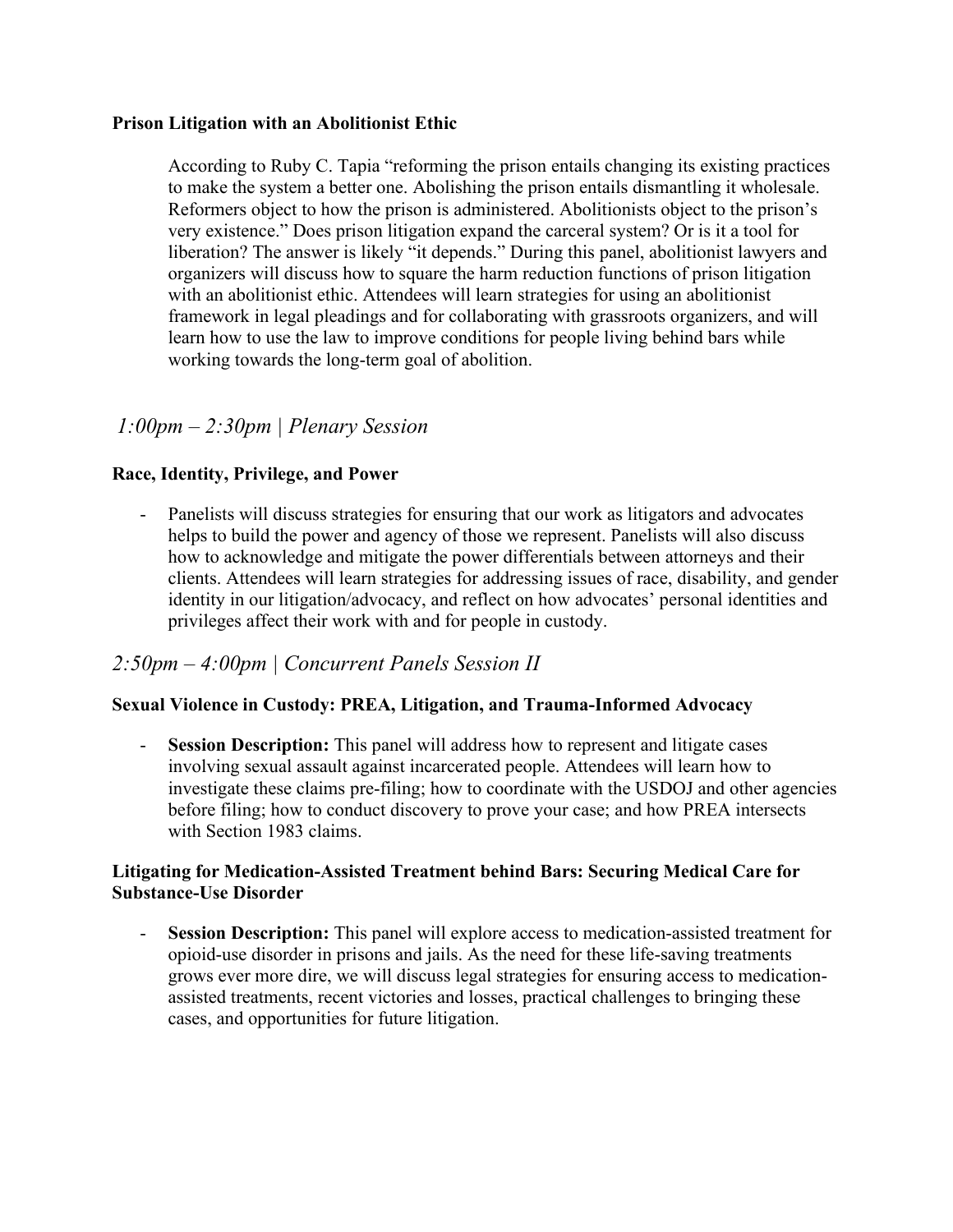# **A Disability Rights/Justice Lens on Incarceration**

This session will discuss how disability rights laws can be used to advance the rights of people with disabilities who are incarcerated or facing incarceration. Strategies include seeking accommodations, decarceration, challenging certain conditions that disproportionately affect people with disabilities, and ensuring that people are served in integrated settings. Panelists will also discuss the limitations of a solely disability rights approach in addressing mass criminalization and incarceration and the necessity of approaching these issues from a disability justice perspective.

# **Movement and Medicine for Advocates**

- **Session Description:** This workshop will combine movement, sound, and healing. It is open for both seasoned practitioners and those new to Yoga, movement, somatic, and meditation practice. Participants can expect to be affirmed, challenged, encouraged, and relaxed. Mats will be provided and participants are encouraged to wear clothing that feels comfortable to move in.

# *4:10pm – 5:30pm | Plenary Session III*

# **Reflections from the Field**

- Thin[k](https://urldefense.com/v3/__https:/www.ted.com/speakers/laura_rovner__;!!Dq0X2DkFhyF93HkjWTBQKhk!GNUedSSI_rVczPBpuQcidEXRpWpmIN-ujUlMWmZwnIWLPl5I9Lyar2CeszWaa8niadK_9WutnF8$) [Ted-Talk](https://urldefense.com/v3/__https:/www.ted.com/speakers/laura_rovner__;!!Dq0X2DkFhyF93HkjWTBQKhk!GNUedSSI_rVczPBpuQcidEXRpWpmIN-ujUlMWmZwnIWLPl5I9Lyar2CeszWaa8niadK_9WutnF8$) meets [drink, talk, learn party](https://urldefense.com/v3/__https:/www.bustle.com/p/what-are-drink-talk-learn-parties-guests-are-giving-3-minute-presentations-to-each-other-in-the-most-awesome-way-7917688__;!!Dq0X2DkFhyF93HkjWTBQKhk!GNUedSSI_rVczPBpuQcidEXRpWpmIN-ujUlMWmZwnIWLPl5I9Lyar2CeszWaa8niadK_NOtNEPc$) meets [the three minute thesis](https://urldefense.com/v3/__https:/pipettegazette.uthscsa.edu/2020/08/21/10-tips-for-3-minute-thesis-competition/__;!!Dq0X2DkFhyF93HkjWTBQKhk!GNUedSSI_rVczPBpuQcidEXRpWpmIN-ujUlMWmZwnIWLPl5I9Lyar2CeszWaa8niadK_J88Fdag$) meets an attorney/advocate talent show. Presenters will share information about their greatest wins, lessons learned and moments of inspiration. Advocates and practitioners who have signed up for a slot will share 5-10 reflections touching on a variety of themes and issues including stories of compassionate release, prison use of force policies, organizing inside of prisons, pro se litigation strategies and more.
- -

# Saturday May 21, 2022

# *9:00am – 10:30am | Plenary Session IV*

# **Strategies for Decarceration**

- This plenary panel will discuss how prison conditions litigation can contribute to broader decarceration strategies. Prison conditions litigation recognizes that carceral spaces—by their very nature and structure—are incapable of providing safe and humane treatment for clients. At the same time, there are numerous obstacles, including the PLRA, to decarceration as a remedy for unconstitutional conditions. Attendees will learn about new and evolving legal approaches to addressing conditions through decarceration, including medical releases, parole reforms, retroactive application of "new" rules, over-detention litigation, and COVID litigation.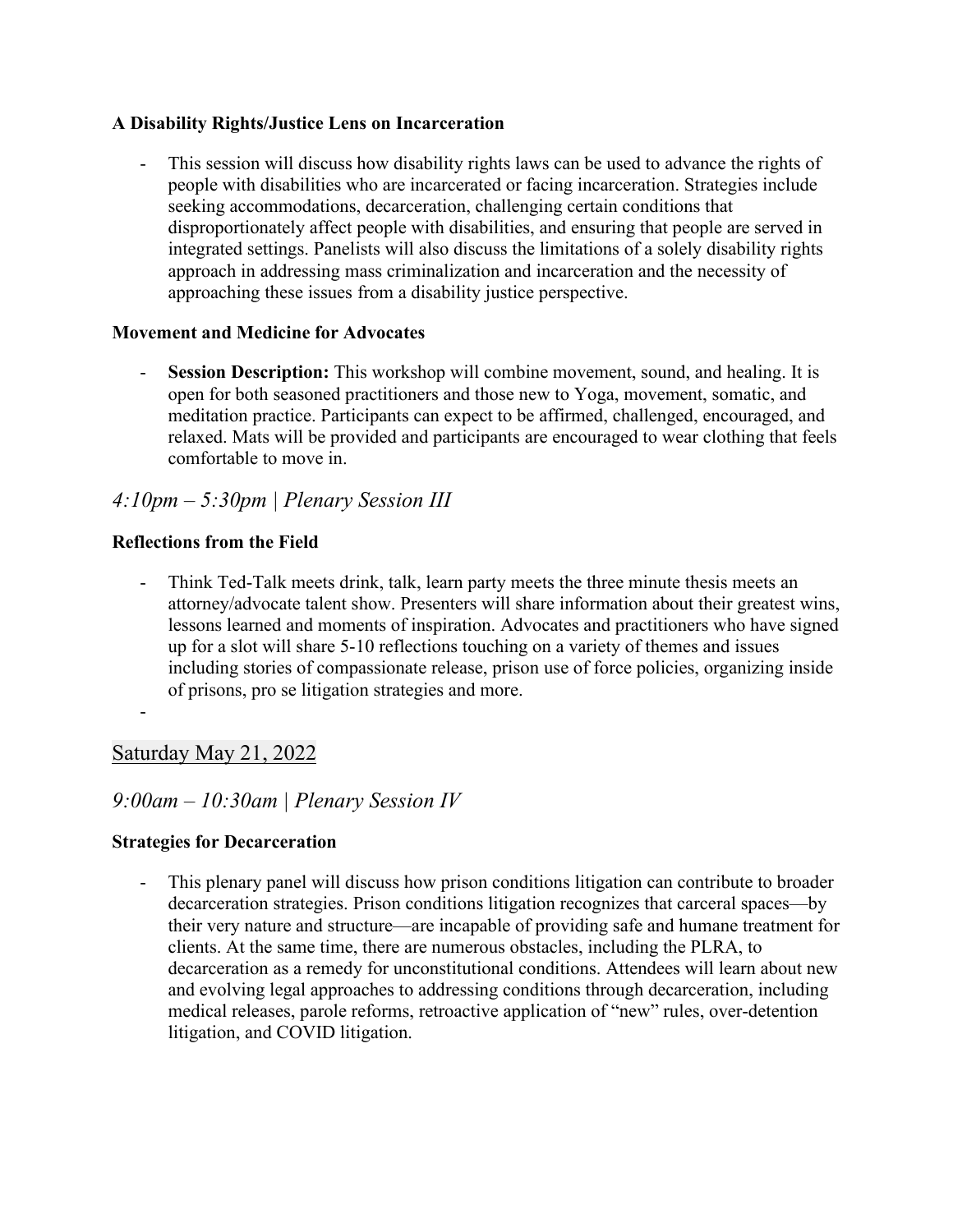# *10:50am – 12:00pm | Concurrent Panels III*

### **Litigating Damages Claims against Prisons and Jails**

In this panel, we will discuss the benefits and challenges of pursuing claims for monetary damages. Panelists will discuss strategies around bringing damages cases, common legal issues like *Monell* liability and qualified immunity, and engage with how these cases fit into larger decarceration and reform strategies.

#### **Legal Strategies for Representing People Who Are Aging Behind Bars**

This panel will address the specific needs of older adults (age  $55+$ ) in prisons, jails, and immigration detention facilities. Especially in the era of COVID-19, and otherwise, older adults often have particular needs and circumstances that make them especially vulnerable while they are incarcerated. Attendees will learn how litigation and advocacy in recent years have highlighted the concerns incarcerated older adults face, the types of relief sought and obtained, obstacles advocates and litigators have faced in this work, and key areas where this work can move forward.

#### **New Directions in Solitary Confinement**

- In 2015, Justice Kennedy issued a powerful concurrence writing that "years on end of near-total isolation exacts a terrible price." Panelists leading efforts to abolish solitary through litigation, policy, organizing, and legal scholarship will reflect on how the movement to abolish solitary has evolved since 2015 and will discuss their various approaches to advocating for people living in solitary. Attendees will learn about new legal theories related to advocacy, approaches to appellate advocacy, policy advances related to the movement to abolish solitary confinement, and how to more effectively represent clients living in solitary confinement.

#### **The Power of Somatics for Advocates**

- InterPlay is an active and creative approach to unlocking the wisdom of the body. The stress of prison advocacy and the stress of law can be taxing. InterPlay uses the birthright practice of movement, storytelling, and voice to tap into our inner resilience in order to incrementally find what we need to thrive. Join a community of advocates in this "playshop" where you will be offered tools to resource yourself by releasing stress, connecting inward, as well as connecting with peers in your field. We will practice building cultures of affirmation, mindfulness, and embodiment. You are invited to join this informal and active gathering to bring ease and joy to your own work through these InterPlay tools. Come share your stories and connect with what inspires you about being a prison law advocate.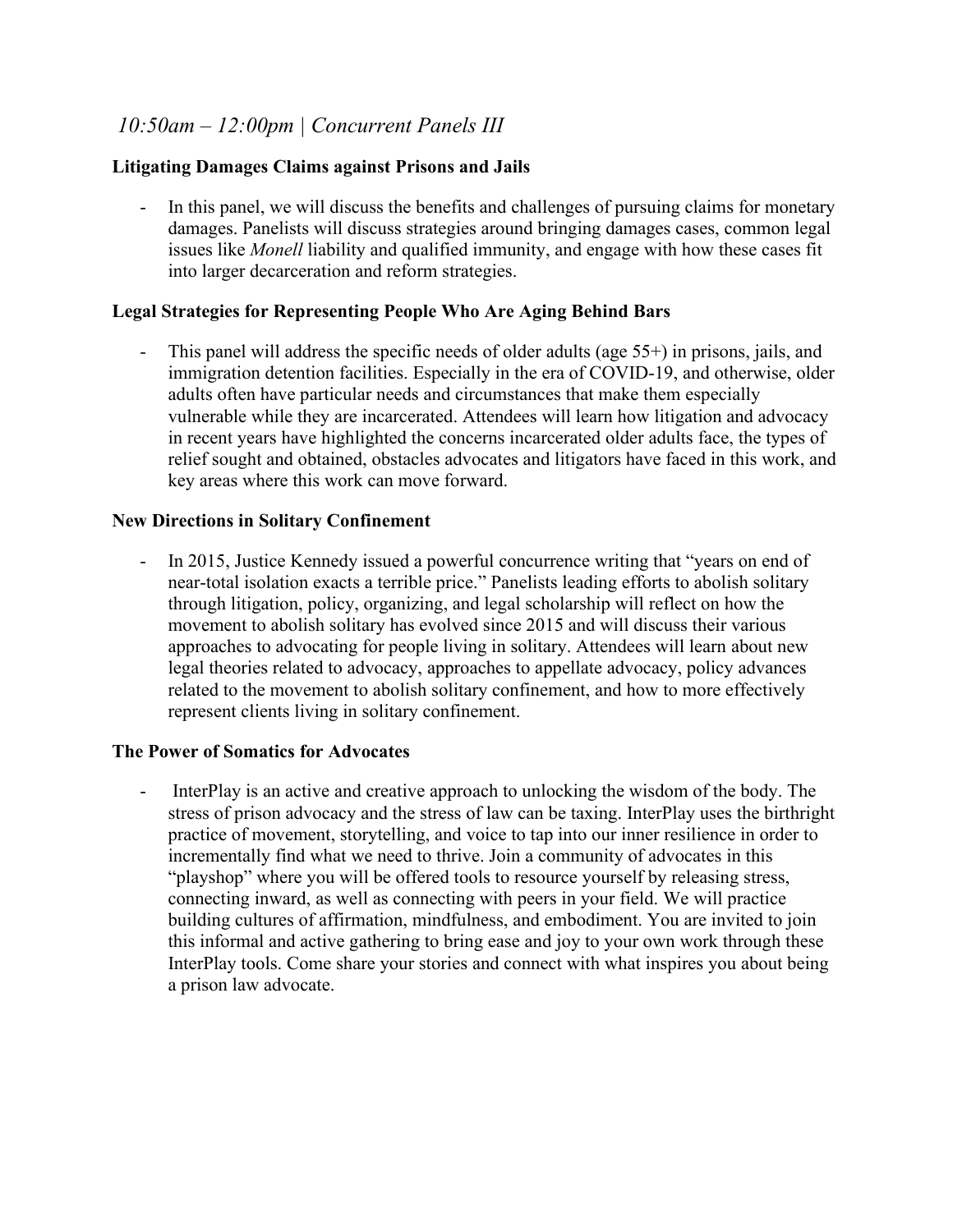# *1:00pm – 2:10pm | Concurrent Panels Session IV*

### **Best Practices for Managing a Prison Law Practice**

- We all receive dozens (hundreds, maybe thousands?) of letters from people behind bars. These letters provide an invaluable insight into what is happening in our prisons. But what do you do with this flood of mail? This panel will discuss how three different organizations process their prisoner mail, how they respond, and how they effectively capture the information contained in this flood for use in their litigation and other work.

### **Beyond Federal Constitutional Claims: Innovative Legal Approaches to Advocating for People in Custody**

- Given the state of the law on federal constitutional challenges to prison conditions, advocates are always searching for different types of legal claims—and different forums to bring those claims—to try to achieve change. Attendees will learn about the opportunities and risks presented by the use of state constitutional claims in state courts; the environmental investigation into Clean Water Act and Safe Drinking Water Act violations at Mississippi State Penitentiary (Parchman); and the use of the National Environmental Policy Act to stop the construction of a federal prison in Kentucky.

#### **Voting Rights for People in Custody and Others Involved with the Criminal System**

This panel will explore the right (or lack thereof) to vote by people in jail, prison, on parole, or on probation. Attendees will learn about the origins of the denial of this right, efforts that have succeeded in restoring the right to vote, and some of the hurdles to actually exercising the right, even where it is established.

#### **Kundalini Yoga for Advocates On The Go**

- Kundalini is a powerful technology that combines posture, breathing, chanting, and meditation to uplift and empower. Every Kundalini class will provide you with a different experience. Classes are sometimes vigorous and energetic, other times more meditative, but always an adventure. The goal is not perfection, but rather to allow yourself to experience this powerful healing practice.

# *2:30pm – 3:40pm | Concurrent Panels Session V*

#### **Securing Mental Health Treatment for People in Custody**

- Panelists will begin with an overview of the elements a prison mental health system should contain and will discuss how one goes about building a case to show that a system fails to meet the minimum constitutional requirements. Attendees will learn about successful legal claims, challenges to systematic mental health cases, and strategies for implementing sustainable change to correctional mental health systems.